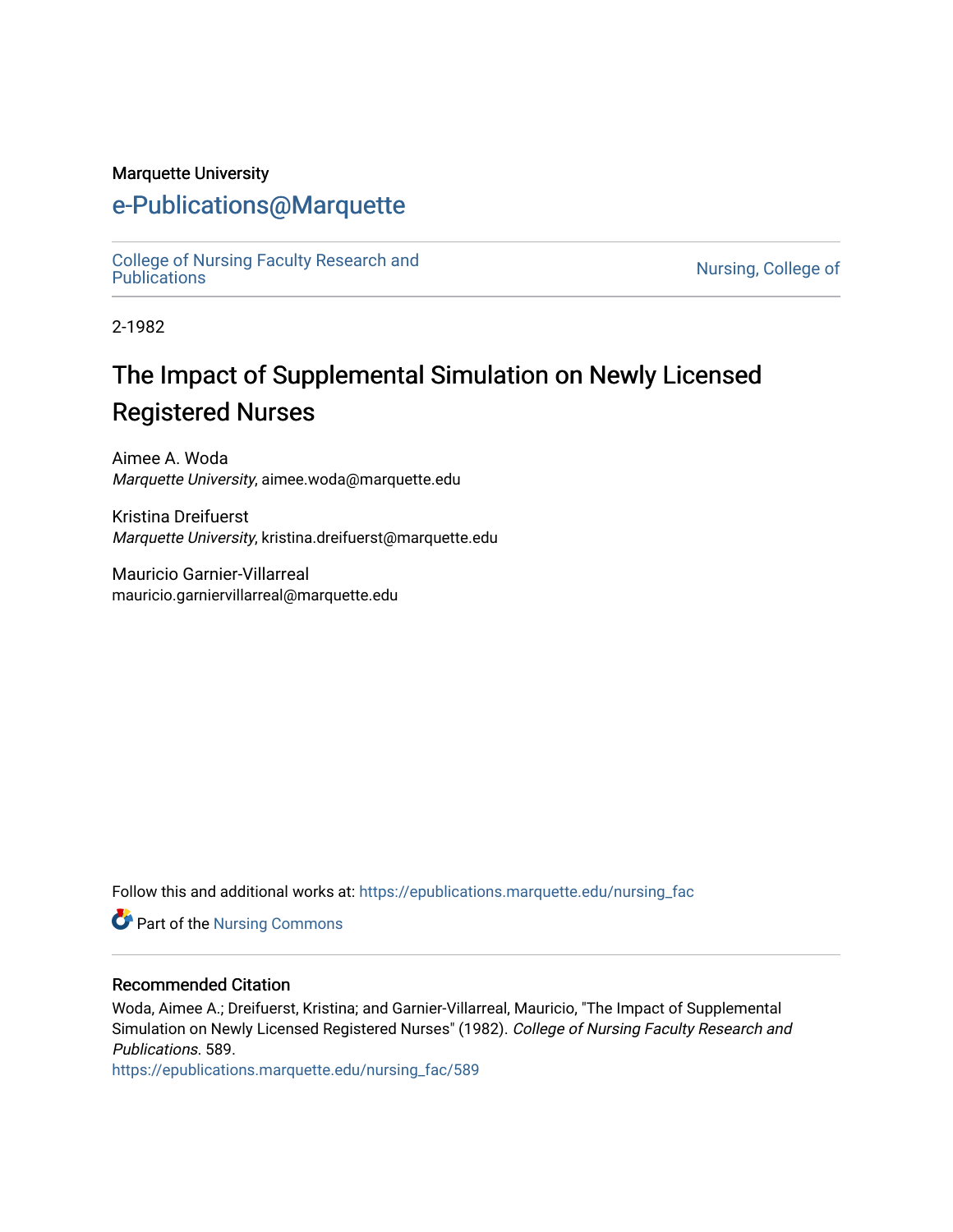**Marquette University**

# **e-Publications@Marquette**

## *Nursing Faculty Research and Publications/College of Nursing*

*This paper is NOT THE PUBLISHED VERSION;* **but the author's final, peer-reviewed manuscript.**  The published version may be accessed by following the link in the citation below.

*Clinical Simulation in Nursing*, Vol. 28 (2019). [DOI.](https://www.doi.org/10.1016/j.ecns.2018.12.002) This article is © Elsevier and permission has been granted for this version to appear in [e-Publications@Marquette.](http://epublications.marquette.edu/) Elsevier does not grant permission for this article to be further copied/distributed or hosted elsewhere without the express permission from Elsevier.

# The Impact of Supplemental Simulation on Newly Licensed Registered Nurses

Aimee Woda Marquette University College of Nursing, Milwaukee, WI Kristina Thomas Dreifurst Marquette University College of Nursing, Milwaukee, WI Mauricio Garnier-Villarreal Marquette University College of Nursing, Milwaukee, WI

## Abstract

#### Background

Challenges exist for nursing students as they transition to their role as newly licensed registered [nurses](https://www.sciencedirect.com/topics/nursing-and-health-professions/registered-nurse) (NLRNs) due to a mismatch between their perceived readiness and role competency and the demands of the practice environment. Simulations with debriefing may be one strategy to better prepare students for the role of a NLRN. The purpose of this study was to explore whether supplementing traditional clinical experiences with simulation versus substituting simulation for traditional clinical experiences had an impact on NLRNs' perception of competence, work stress, and job satisfaction.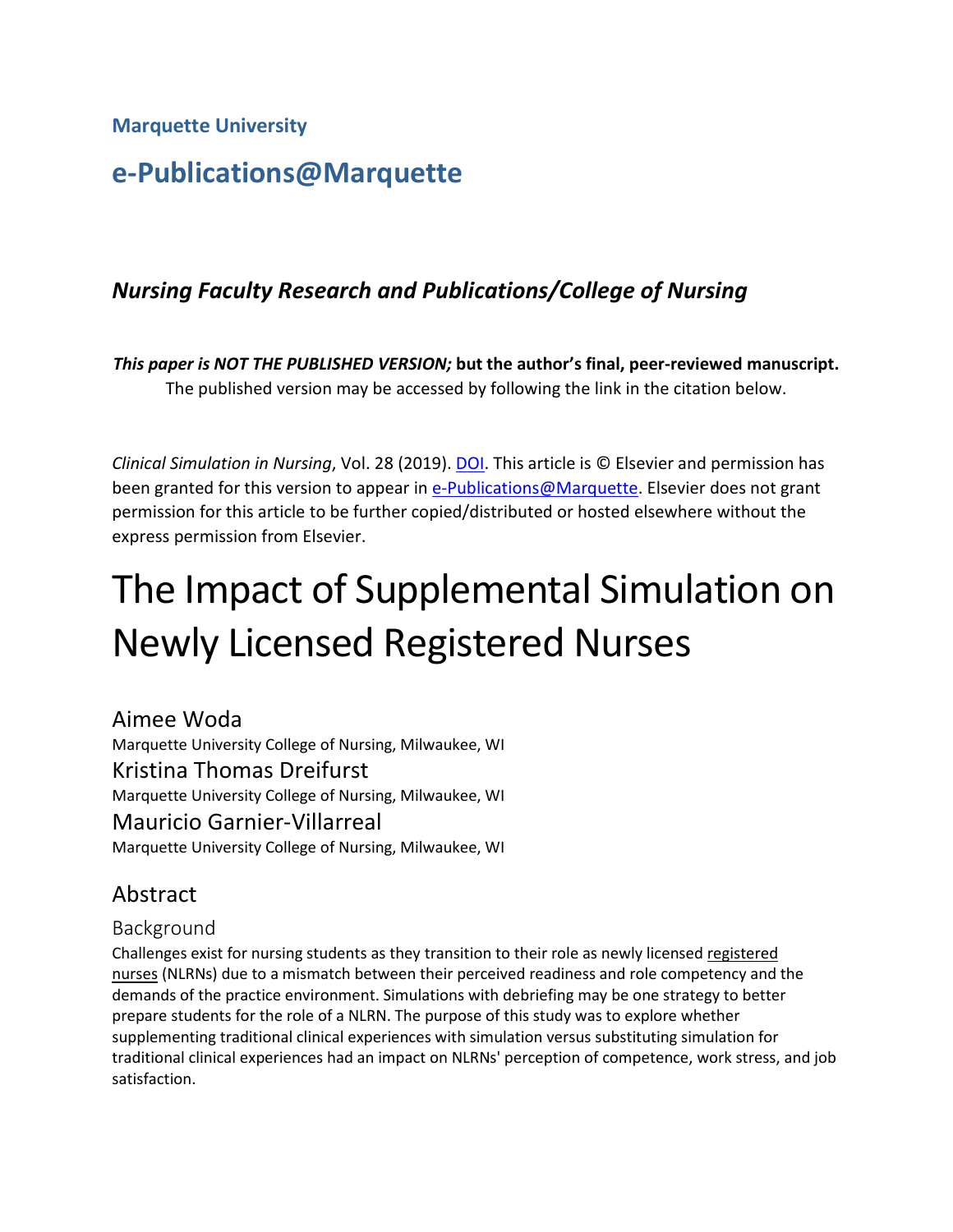#### Sample

A convenience sample of 115 NLRNs from two successive graduating classes in a Midwestern traditional baccalaureate nursing program who participated in the same curriculum with different uses of simulation were recruited.

#### Methods

A quasi-experimental design was used to compare the two groups of NLRNs at six months of practice.

#### Results

The NLRNs with supplemented simulation had higher job satisfaction.

#### Conclusion

These results suggest that programs that use simulation to supplement traditional clinical experiences may lead to increased job satisfaction in NLRNs.

## Keywords

Simulation; transition to practice; newly licensed registered nurse; competence; work satisfaction; job stress

## Key Points

- Simulation, in addition to traditional clinical experiences, may have a positive impact on the job satisfaction of new graduates.
- Supplemental simulation, in addition to traditional clinical experiences, may not impact the perception of competency or work stress.
- Supplemental simulation may not be effective or involve effective use of resources, supporting the use of substituted simulation.

The education-practice gap associated with newly licensed [registered nurses](https://www.sciencedirect.com/topics/nursing-and-health-professions/registered-nurse) (NLRNs) was first reported in the nursing literature in the 1970s, noting that new graduates were not ready for practice [\(Kramer, 1974\)](https://www.sciencedirect.com/science/article/pii/S1876139918300987?via%3Dihub#bib15). Educators and health care administrators have escalated efforts to address this issue using a variety of onboarding strategies, although these concerns continue [\(Friday et](https://www.sciencedirect.com/science/article/pii/S1876139918300987?via%3Dihub#bib9) al., 2015, [Rush](https://www.sciencedirect.com/science/article/pii/S1876139918300987?via%3Dihub#bib26)  et [al., 2013\)](https://www.sciencedirect.com/science/article/pii/S1876139918300987?via%3Dihub#bib26). In addition, schools of nursing have deployed strategies to provide better learning opportunities to students to prepare for the realities of practice such as new nurse competencies, job satisfaction, and retention (Rush et [al., 2013\)](https://www.sciencedirect.com/science/article/pii/S1876139918300987?via%3Dihub#bib26). The aim of this study was to explore the impact of one of these strategies, supplemental simulation, on the NLRNs' perception of job satisfaction, work stress, and competency. Substituting clinical hours for simulation has been well documented [\(Bland et](https://www.sciencedirect.com/science/article/pii/S1876139918300987?via%3Dihub#bib4) al., [2011,](https://www.sciencedirect.com/science/article/pii/S1876139918300987?via%3Dihub#bib4) [Hayden et](https://www.sciencedirect.com/science/article/pii/S1876139918300987?via%3Dihub#bib10) al., 2014, [McGough and Heslop, 2016\)](https://www.sciencedirect.com/science/article/pii/S1876139918300987?via%3Dihub#bib21), yet the impact of using simulation experiences to supplement traditional clinical hours has not been studied.

In response to the perception that nursing students are not fully practice ready, schools of nursing have re-examined existing pedagogical paradigms and strategies (Bland et [al., 2011\)](https://www.sciencedirect.com/science/article/pii/S1876139918300987?via%3Dihub#bib4). Supplemental simulation has the potential to expand clinical competence, increase self-confidence, and decrease anxiety by providing nursing students a safe and controlled environment to confront a variety of patient scenarios and to develop their thinking and decision-making abilities which could positively impact the documented issues around transition to practice (Bias et [al., 2016,](https://www.sciencedirect.com/science/article/pii/S1876139918300987?via%3Dihub#bib3) McGough and Heslop, [2016,](https://www.sciencedirect.com/science/article/pii/S1876139918300987?via%3Dihub#bib21) Spiva et [al., 2013\)](https://www.sciencedirect.com/science/article/pii/S1876139918300987?via%3Dihub#bib29). Simulation with debriefing has come to the forefront to build, develop, and sustain students' clinical practice. Using simulation with an evidence-based debriefing method provides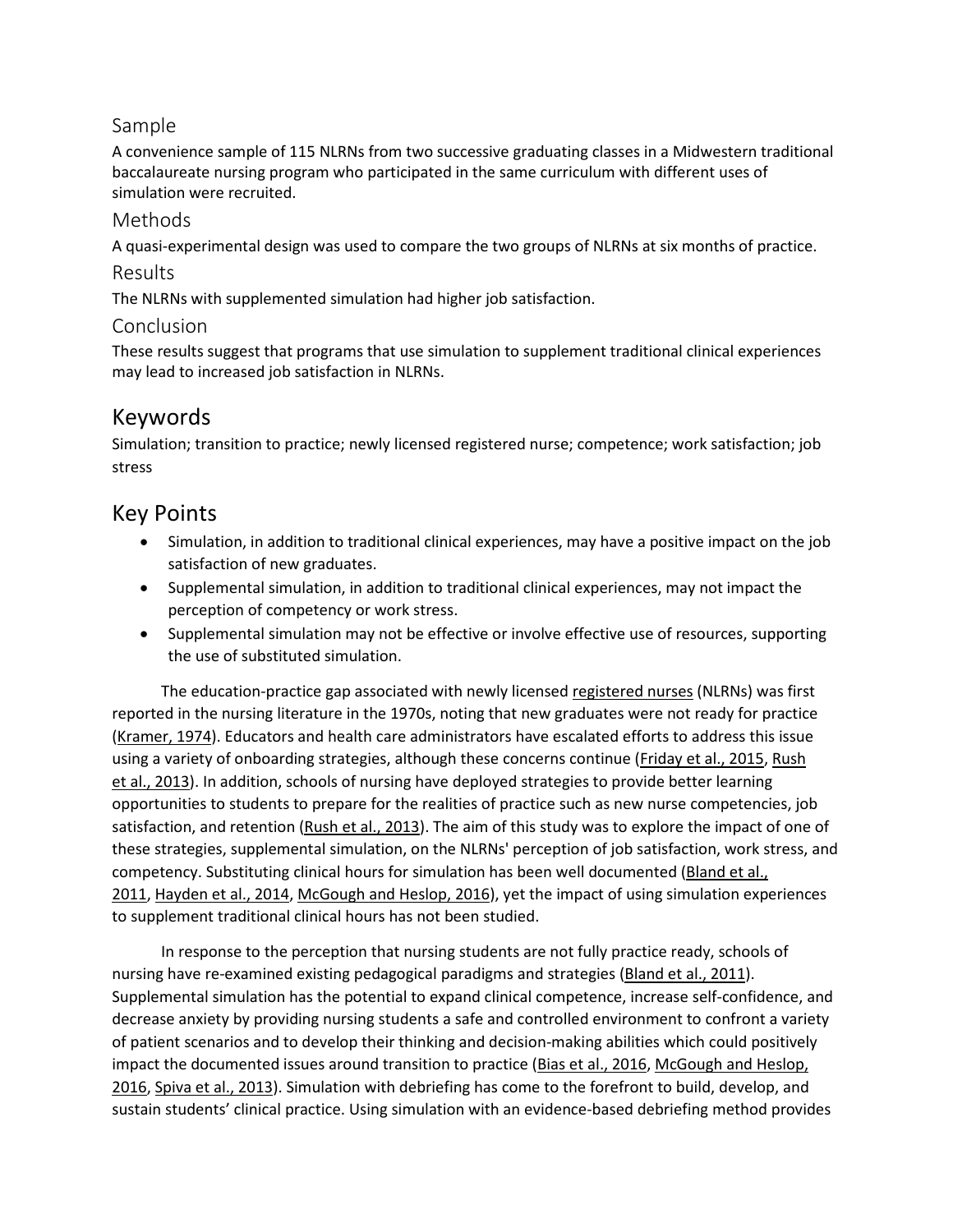both debriefers and learners with an intentional [systematic](https://www.sciencedirect.com/topics/nursing-and-health-professions/taxonomy) process that leads to positive learner outcomes [\(Dreifuerst, 2012,](https://www.sciencedirect.com/science/article/pii/S1876139918300987?via%3Dihub#bib8) [Mariani et](https://www.sciencedirect.com/science/article/pii/S1876139918300987?via%3Dihub#bib20) al., 2014). Therefore, the following research questions were included for this study: (a) Is there a correlation between perceived competency, work stress, and job satisfaction in NLRNs? (b) What is the impact of supplemental simulation on perceived competency, work stress, and job satisfaction in NLRNs compared with those who did not have supplemental simulation?

## Synthesis of Literature

Challenges exist for NLRNs due to a mismatch between their perceived readiness, role competency, and the demands of the practice environment (Liaw et [al., 2014b,](https://www.sciencedirect.com/science/article/pii/S1876139918300987?via%3Dihub#bib17) [Mellor and Greenhill,](https://www.sciencedirect.com/science/article/pii/S1876139918300987?via%3Dihub#bib22)  [2014\)](https://www.sciencedirect.com/science/article/pii/S1876139918300987?via%3Dihub#bib22). It has been reported that 90% of academic deans felt that their graduates were prepared for practice compared with only 10% of hospital [nurse administrators](https://www.sciencedirect.com/topics/nursing-and-health-professions/nurse-administrator) [\(Berkow et](https://www.sciencedirect.com/science/article/pii/S1876139918300987?via%3Dihub#bib2) al., 2008, [Spector et](https://www.sciencedirect.com/science/article/pii/S1876139918300987?via%3Dihub#bib28) al., [2015\)](https://www.sciencedirect.com/science/article/pii/S1876139918300987?via%3Dihub#bib28). The retention rate within the first year of practice is reported at 83% for NLRNs [\(Blegen, Spector,](https://www.sciencedirect.com/science/article/pii/S1876139918300987?via%3Dihub#bib5)  [Lynn, Barnsteiner, & Ulrich, 2017\)](https://www.sciencedirect.com/science/article/pii/S1876139918300987?via%3Dihub#bib5). This may be due to NLRNs' reports of being overwhelmed, underprepared, and anxious as they discover that their knowledge and skills do not match the responsibilities of a practicing nurse, leading to [job stress,](https://www.sciencedirect.com/topics/nursing-and-health-professions/job-stress) job dissatisfaction, and high [turnover](https://www.sciencedirect.com/topics/nursing-and-health-professions/turnover-rate) (Liaw et [al., 2014b,](https://www.sciencedirect.com/science/article/pii/S1876139918300987?via%3Dihub#bib17) [Mellor and Greenhill, 2014,](https://www.sciencedirect.com/science/article/pii/S1876139918300987?via%3Dihub#bib22) Spiva et [al., 2013\)](https://www.sciencedirect.com/science/article/pii/S1876139918300987?via%3Dihub#bib29). Rush et [al. \(2013\)](https://www.sciencedirect.com/science/article/pii/S1876139918300987?via%3Dihub#bib26) suggested that an emphasis on skill development by NLRNs may enhance competence and improve retention rates.

The use of simulation increases patients' safety [\(Mellor and Greenhill, 2014,](https://www.sciencedirect.com/science/article/pii/S1876139918300987?via%3Dihub#bib22) Sears et [al., 2010\)](https://www.sciencedirect.com/science/article/pii/S1876139918300987?via%3Dihub#bib27) and provides students opportunities to develop both cognitive and psychomotor skills needed as an NLRN [\(Cordeau, 2012\)](https://www.sciencedirect.com/science/article/pii/S1876139918300987?via%3Dihub#bib7). Liaw et [al. \(2014a\)](https://www.sciencedirect.com/science/article/pii/S1876139918300987?via%3Dihub#bib16) implemented a Simulated Professional Learning Environment program, which included the use of multiple simulation scenarios within the last year of a nursing program to aid in the transition to practice. Overall, students felt more prepared for practice when they graduate. Despite the increased use of simulation as a component of nursing curricula, there is limited empirical evidence documenting how much simulation is needed to achieve competency, decrease work stress, and increase job satisfaction among NLRNs. The National Council of [State Boards of](https://www.sciencedirect.com/topics/nursing-and-health-professions/nursing-organization)  [Nursing](https://www.sciencedirect.com/topics/nursing-and-health-professions/nursing-organization) National Simulation Study demonstrated that up to 50% of traditional clinical experience time could be substituted with simulation with no significant difference in the National Council Licensure Examination scores or the ability to demonstrate appropriate [nursing care](https://www.sciencedirect.com/topics/nursing-and-health-professions/nursing-care) [\(Hayden, et](https://www.sciencedirect.com/science/article/pii/S1876139918300987?via%3Dihub#bib10) al., 2014). However, the impact of supplementing simulation with traditional clinical experiences compared with substituting simulation for traditional clinical experiences on NLRN's transition to practice has not been reported.

In this study, the National League for Nursing (NLN)/Jeffries Simulation Theory (Jeffries, Rodgers, [& Adamson, 2015\)](https://www.sciencedirect.com/science/article/pii/S1876139918300987?via%3Dihub#bib12) and the International Nursing Association for Clinical Simulation and Learning 2013 Standard of Best Practice Guidelines provided the framework for the study and underpinned the development of the simulations used for the intervention. The NLN/Jeffries Simulation Theory includes five conceptual components, such as participant, facilitator, educational practices, design, and outcomes, which explicate the phenomenon. The NLN/Jeffries Simulation Theory articulates and describes the relationship of these conceptual components and how they inform the study outcomes related to closing the education-practice gap.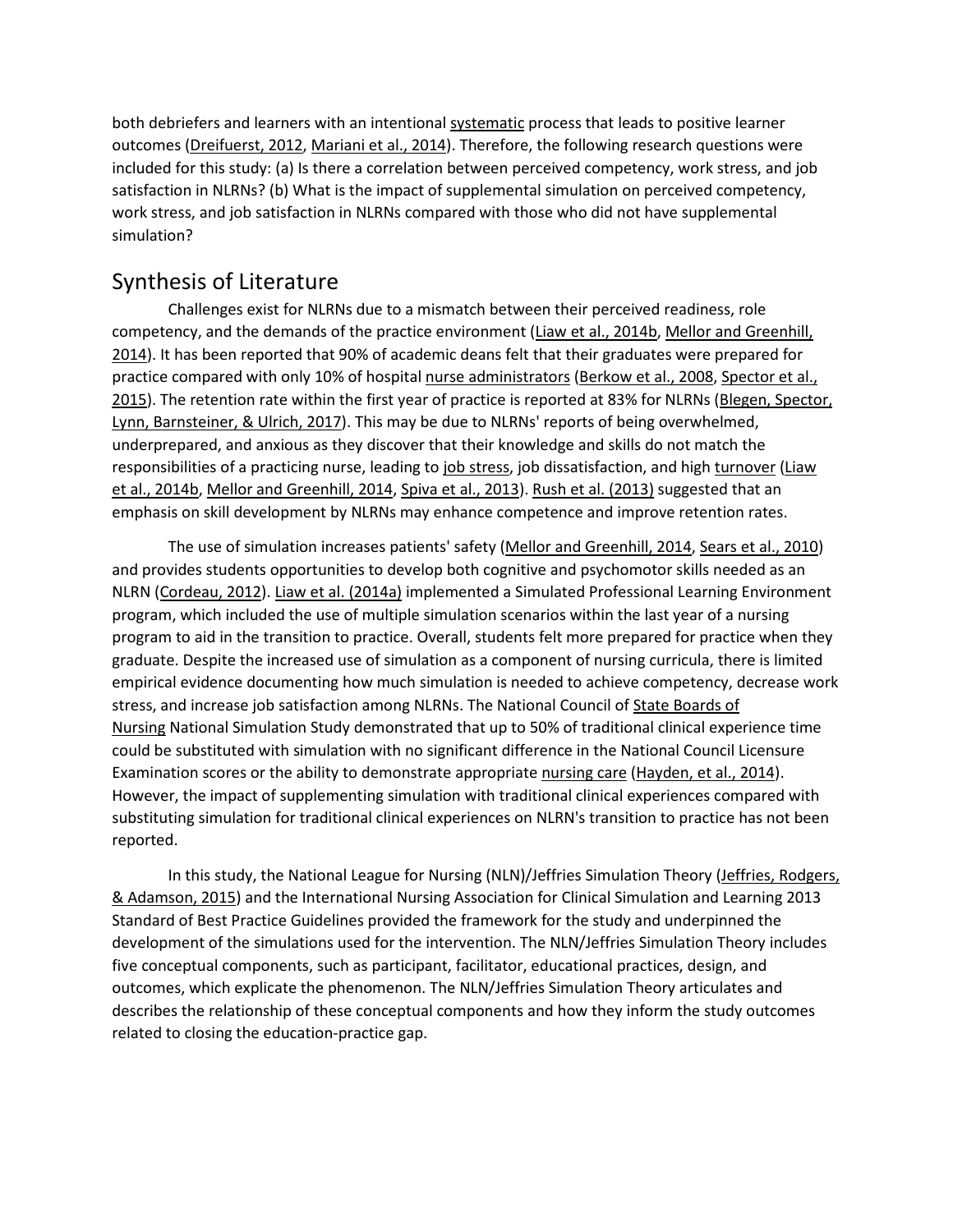## Method

This quasi-experimental study compared two groups of NLRNs at four to six months of practice. Two cohorts of baccalaureate nursing program graduates from a Midwestern university who had taken three medical-surgical practicum courses during the final four semesters of their eight-semester traditional baccalaureate nursing program were compared four to six months after graduation. Cohort one graduates were NLRNs who had simulation that was substituted for the traditional clinical time. Cohort two graduates were NLRNs who participated in a total of 14 supplemental simulations in addition to their traditional clinical requirements. The course curriculum was identical for both cohorts except for the simulation model [\(Table](https://www.sciencedirect.com/science/article/pii/S1876139918300987?via%3Dihub#tbl1) 1). For both cohorts, a generic debriefing method based on plus delta was used, focusing on what went well and what could be improved in the future. As simulation was new to the program, most instructors had little to no prior experience working as a simulation instructor. All instructors were trained with an ongoing support from the [simulation center](https://www.sciencedirect.com/topics/nursing-and-health-professions/simulation-center) staff and the course leads who were all experienced with [clinical education.](https://www.sciencedirect.com/topics/nursing-and-health-professions/clinical-education)

| <b>Clinical</b><br>Area                  | Cohort 1                                              |                                                                             |                                                                    | Cohort 2                                              |                                                          |                                                                                            |
|------------------------------------------|-------------------------------------------------------|-----------------------------------------------------------------------------|--------------------------------------------------------------------|-------------------------------------------------------|----------------------------------------------------------|--------------------------------------------------------------------------------------------|
|                                          | <b>Traditional</b><br><b>Clinical</b><br><b>Hours</b> | <b>Number</b><br>and Topic<br>οf<br><b>Substituted</b><br><b>Simulation</b> | <b>Number and</b><br>Topic of<br>Supplemental<br><b>Simulation</b> | <b>Traditional</b><br><b>Clinical</b><br><b>Hours</b> | <b>Number</b><br><b>Substituted</b><br><b>Simulation</b> | <b>Number and Topic</b><br>of Supplemental<br><b>Simulation</b>                            |
| Chronic<br><b>Illness</b>                | $\mathbf{1}$<br>day/week<br>$\times$ 14 weeks         | 0                                                                           | $\Omega$                                                           | 2 day/week<br>×7 weeks                                | $\mathbf{0}$                                             | 4; heart failure,<br>chronic obstructive<br>pulmonary disease,<br>asthma, pain             |
| Acute<br>Illness                         | $\mathbf{1}$<br>day/week<br>$\times$ 14 weeks         | 1; heart<br>failure                                                         | $\Omega$                                                           | 2 day/week<br>×7 weeks                                | $\mathbf{0}$                                             | 4; septic shock,<br>acute myocardial<br>infarction, knee<br>arthroplasty, heart<br>failure |
| Senior<br>Clinical                       | 104 hours<br>with<br>preceptor                        | $\mathbf{0}$                                                                | 3; delegation,<br>conflict, end<br>of life                         | 2 day/week<br>× 7 weeks                               | $\mathbf{0}$                                             | 6; mental health,<br>end of life, conflict,<br>multipatient, code,<br>interprofessional    |
| Total<br>Number of<br><b>Simulations</b> |                                                       | 1                                                                           | 3                                                                  |                                                       | $\Omega$                                                 | 14                                                                                         |

Table 1. Comparison of Simulation Models Between Cohorts

After obtaining institutional review board approval, an electronic survey was emailed to potential participants from these two groups of nursing graduates, six months after graduation, inviting them to be involved in the study. This recruitment strategy used the Dillman Total Design [Survey](https://www.sciencedirect.com/topics/nursing-and-health-professions/survey-method)  [Method.](https://www.sciencedirect.com/topics/nursing-and-health-professions/survey-method) This method involved using a set pattern of contact with the participants (Hoddinott & Bass, [1986\)](https://www.sciencedirect.com/science/article/pii/S1876139918300987?via%3Dihub#bib11).

## **Instruments**

The survey combined three established instruments, which were used in their entirety, with permission from the National Council of [State Boards of Nursing.](https://www.sciencedirect.com/topics/nursing-and-health-professions/nursing-organization) The Work Stress Survey [\(Spector, et](https://www.sciencedirect.com/science/article/pii/S1876139918300987?via%3Dihub#bib28) al.,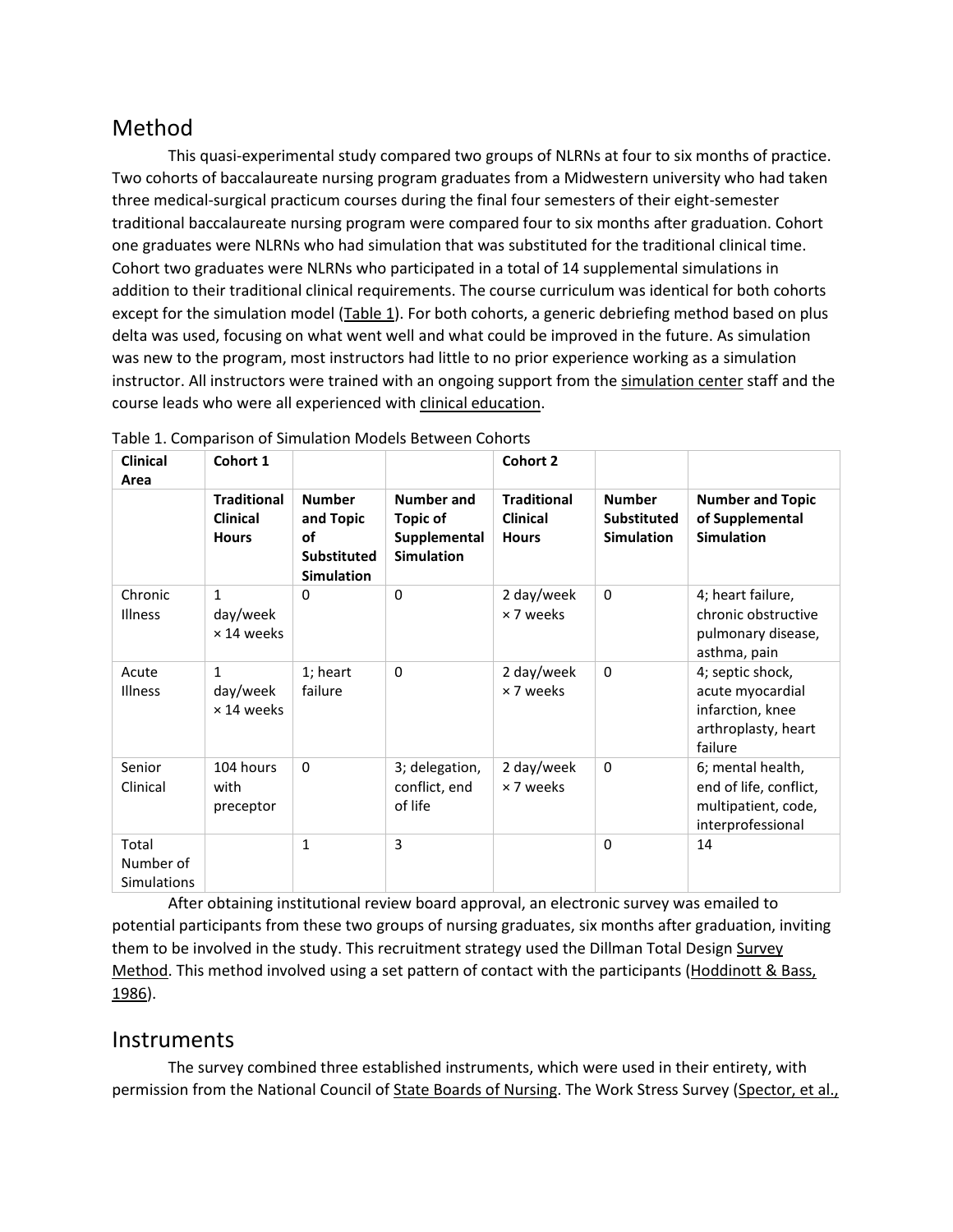[2015\)](https://www.sciencedirect.com/science/article/pii/S1876139918300987?via%3Dihub#bib28) assessed perceptions of work stress with a four-question four-point Likert-type scale (Cronbach's α = 0.78). The Brayfield & Rothe Index of Job Satisfaction [\(Brayfield & Rothe, 1951](https://www.sciencedirect.com/science/article/pii/S1876139918300987?via%3Dihub#bib6)) (Cronbach's α = 0.88) contains six questions on a five-point Likert-type scale (disagree to agree) assessing job satisfaction. Finally, to establish the NLRNs' self-perception of competency, the Overall Competency tool from the National Simulation Study was used. Participants rated themselves on six items from disagree to agree using the overall scale (Cronbach's  $\alpha$  = 0.88), [\(Spector et](https://www.sciencedirect.com/science/article/pii/S1876139918300987?via%3Dihub#bib28) al., 2015).

## Findings

Data from the survey were analyzed with the R software [\(R Core Team, 2017\)](https://www.sciencedirect.com/science/article/pii/S1876139918300987?via%3Dihub#bib24) from the [Structural Equation Modeling](https://www.sciencedirect.com/topics/nursing-and-health-professions/structural-equation-modeling) framework [\(Kline, 2015\)](https://www.sciencedirect.com/science/article/pii/S1876139918300987?via%3Dihub#bib14), with the R packages lavaan [\(Rosseel, 2012\)](https://www.sciencedirect.com/science/article/pii/S1876139918300987?via%3Dihub#bib25), and semTools [\(Jorgensen, Pornprasertmanit, Schoemann, & Rosseel, 2018\)](https://www.sciencedirect.com/science/article/pii/S1876139918300987?via%3Dihub#bib13). From two hundred twentyfive potential participants, 115 NLRNs who were employed for at least four months consented to participate (cohort 1:  $n = 63$ ; cohort 2:  $n = 52$ ). The mean age was 22 years in both cohorts, with most participants being female (cohort 1: n = 59; cohort 2: n = 48). Sixty-six percent of nurses in cohort 1 were employed less than six months, with the rest being employed for more than six months. In cohort 2, 100% of participants were employed less than six months. There was a statistically significant difference in the length of employment between cohort 1 and 2 (*p* < .05).

Within the survey instruments, there were three constructs of interest: (a) work stress, (b) job satisfaction, and (c) perceived competency [\(Table](https://www.sciencedirect.com/science/article/pii/S1876139918300987?via%3Dihub#tbl2) 2). The estimates of the reliability of these factors were 0.774, 0.910, and 0.924, respectively, demonstrating high reliability for all the constructs of interest. Using [confirmatory factor analysis,](https://www.sciencedirect.com/topics/nursing-and-health-professions/confirmatory-factor-analysis) the correlation between perceived competency, work stress, and job satisfaction among NLRNs was determined (*p* < .001). The correlation between work stress and job satisfaction was large and skewed negative (*r* = −0.659, *p* < .001) in this sample, demonstrating that when participant's work stress increased, their job satisfaction decreased. The work stress correlation with perceived competency was also large and skewed negative (*r* = −0.526, *p* < .001), demonstrating that when a participant's work stress increased, their perceived competency decreased. Finally, there was a medium-sized correlation between job satisfaction and perceived competency (*r* = 0.408, *p* < .001), indicating that when a participant's job satisfaction increased, their perceived competency also increased.

| <b>Factor Correlations</b>          |                                |                           |            |                                   |
|-------------------------------------|--------------------------------|---------------------------|------------|-----------------------------------|
| Construct                           | <b>Work Stress</b>             | <b>Job Satisfaction</b>   | Competency |                                   |
| <b>Work Stress</b>                  | 1                              |                           |            |                                   |
| Job Satisfaction                    | $-0.659*$                      | $\mathbf{1}$              |            |                                   |
| Competency                          | $-0.526*$                      | $0.408*$                  | 1          |                                   |
| <b>Construct Mean</b><br>Comparison |                                |                           |            |                                   |
| Construct                           | Group 1 Mean (SE),<br>$N = 63$ | Group 2 Mean,<br>$N = 52$ | p Value    | Cohen's d (95% CI)                |
| <b>Work Stress</b>                  | $-0.003(0.240)$                | 0                         | .991       | $-0.001(-0.237)$<br>0.234)        |
| <b>Job Satisfaction</b>             | $-0.576(0.210)$                | $\Omega$                  | .006       | $-0.277$ ( $-0.459$ ,<br>$-0.094$ |
| Competency                          | 0.117(0.205)                   | 0                         | .567       | $0.059(-0.141,$<br>0.258          |

| Table 2. Factor Correlations and Construct Mean Comparisons |  |
|-------------------------------------------------------------|--|
|-------------------------------------------------------------|--|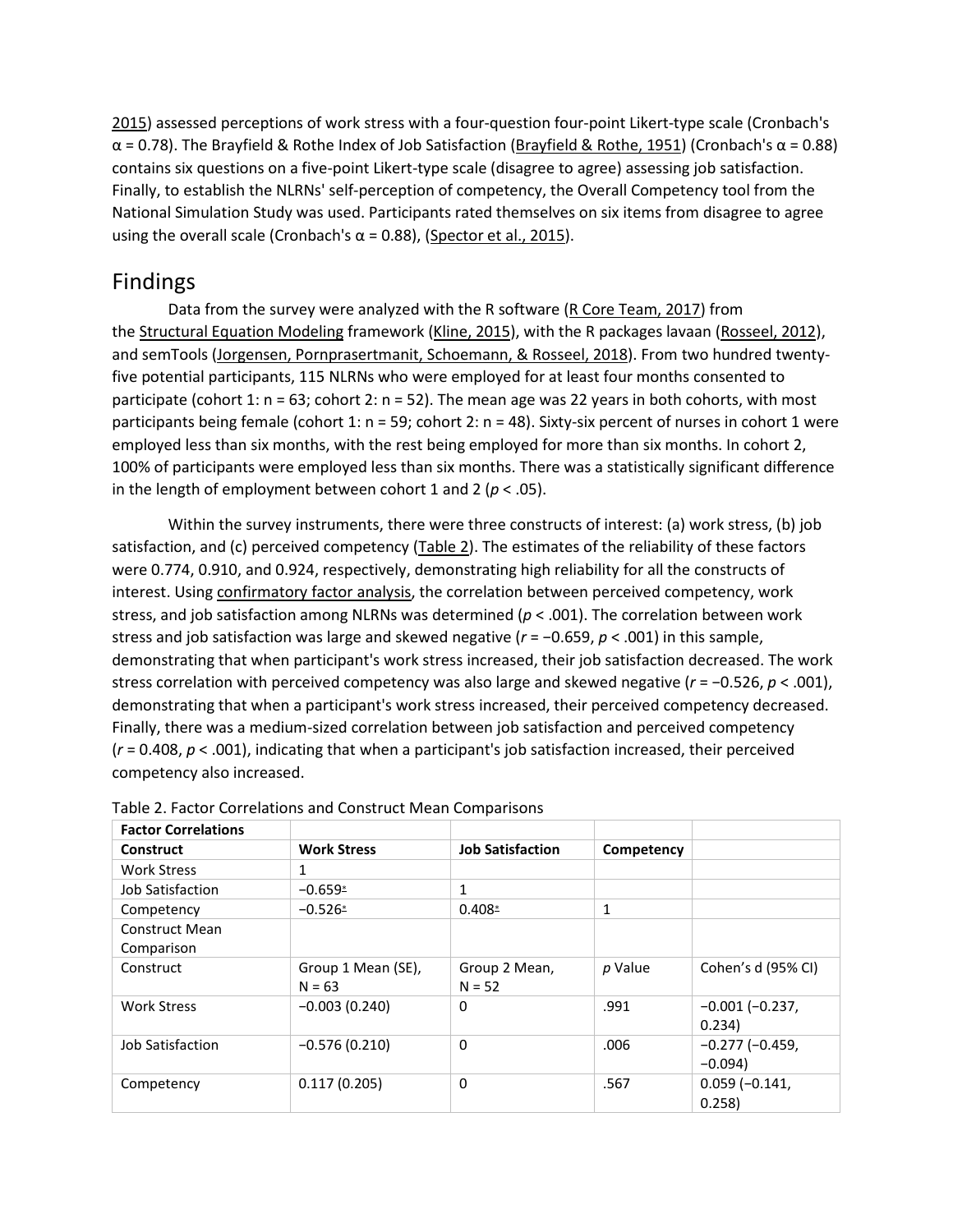*Note*. CI = [confidence interval;](https://www.sciencedirect.com/topics/nursing-and-health-professions/confidence-interval) SE = standard error of mean. ∗*p* < .001.

To answer the second research question, the latent means were compared between groups to determine if there was a difference in the group's perception of competency, work stress, and job satisfaction. The mean differences demonstrated that the group with supplemental simulation had higher job satisfaction than the group without supplemental simulation, with a small to medium effect size ( $p = .006$ ; d = 0.277). The other factors, work stress ( $p = .991$ ) and overall competency ( $p = .567$ ), were not significantly different.

#### **Discussion**

It is known that up to 50% of traditional clinical experience time could be substituted with simulation, with no significant difference in student outcomes [\(Hayden, et](https://www.sciencedirect.com/science/article/pii/S1876139918300987?via%3Dihub#bib10) al., 2014), but there continues to be a lack of information on how supplemental simulation impacts the NLRN. Although anecdotal reports by NLRNs suggest that participation in simulation contributes to their overall competence [\(Bailey & Mixer, 2018\)](https://www.sciencedirect.com/science/article/pii/S1876139918300987?via%3Dihub#bib1), a knowledge gap exists regarding how simulation impacts competence or transfer of knowledge in the NLRN. Furthermore, how supplemental simulation may impact the job satisfaction, work stress, and overall perception of competency of NLRNs has not been explored. This study found that the group with supplemental simulation in addition to traditional clinical experiences presented higher job satisfaction scores 4 to 6 months after graduation than the group which had substituted simulation. Factor correlations associated with this finding demonstrated that there was a negative correlation between work [stress, job](https://www.sciencedirect.com/topics/nursing-and-health-professions/job-stress) satisfaction, and competency. Therefore, participants with an elevated level of work stress were less satisfied with their job and perceived a lower level of competency. Participants with higher job satisfaction also perceived a higher level of competency. This is not surprising and supports prior studies that reported participation in simulation improves decision-making skills [\(Woda, Gruenke, Alt-Gehrman, & Hansen, 2016\)](https://www.sciencedirect.com/science/article/pii/S1876139918300987?via%3Dihub#bib30) and self-confidence [\(Lubbers & Rossman, 2016\)](https://www.sciencedirect.com/science/article/pii/S1876139918300987?via%3Dihub#bib18) and is beneficial in the transition to [professional practice](https://www.sciencedirect.com/topics/nursing-and-health-professions/professional-practice) [\(Bailey & Mixer,](https://www.sciencedirect.com/science/article/pii/S1876139918300987?via%3Dihub#bib1)  [2018\)](https://www.sciencedirect.com/science/article/pii/S1876139918300987?via%3Dihub#bib1).

Many factors, such as orientation, [staffing, nurse](https://www.sciencedirect.com/topics/nursing-and-health-professions/nursing-staff) residency programs, or type of health care setting, in this retrospective study could not be controlled, which might have impacted job satisfaction of NLRNs. For example, [Blegen et](https://www.sciencedirect.com/science/article/pii/S1876139918300987?via%3Dihub#bib5) al. (2017) reported that hospital characteristics played a larger role in NLRN retention than individual nursing characteristics, with the highest retention rates observed in urban and Magnet<sup>®</sup>-designated health care systems. Additional research is necessary before these findings can be generalized.

## Conclusion

The aim of this study was to explore the impact of supplemental simulation on the NLRNs' perception of job satisfaction, work stress, and competency. Higher job satisfaction was noted in the group with supplemental simulation; however, there was no difference in the perception of competence or work stress. These results suggest that participation in programs that use supplemental simulation may lead to increased job satisfaction in NLRNs. Given the high attrition rates of NLRNs [\(Blegen, et](https://www.sciencedirect.com/science/article/pii/S1876139918300987?via%3Dihub#bib5) al., [2017\)](https://www.sciencedirect.com/science/article/pii/S1876139918300987?via%3Dihub#bib5), further research using a longitudinal, prospective, randomized methodology to study the impact of supplemental simulation and substituted simulation on NLRNs is warranted.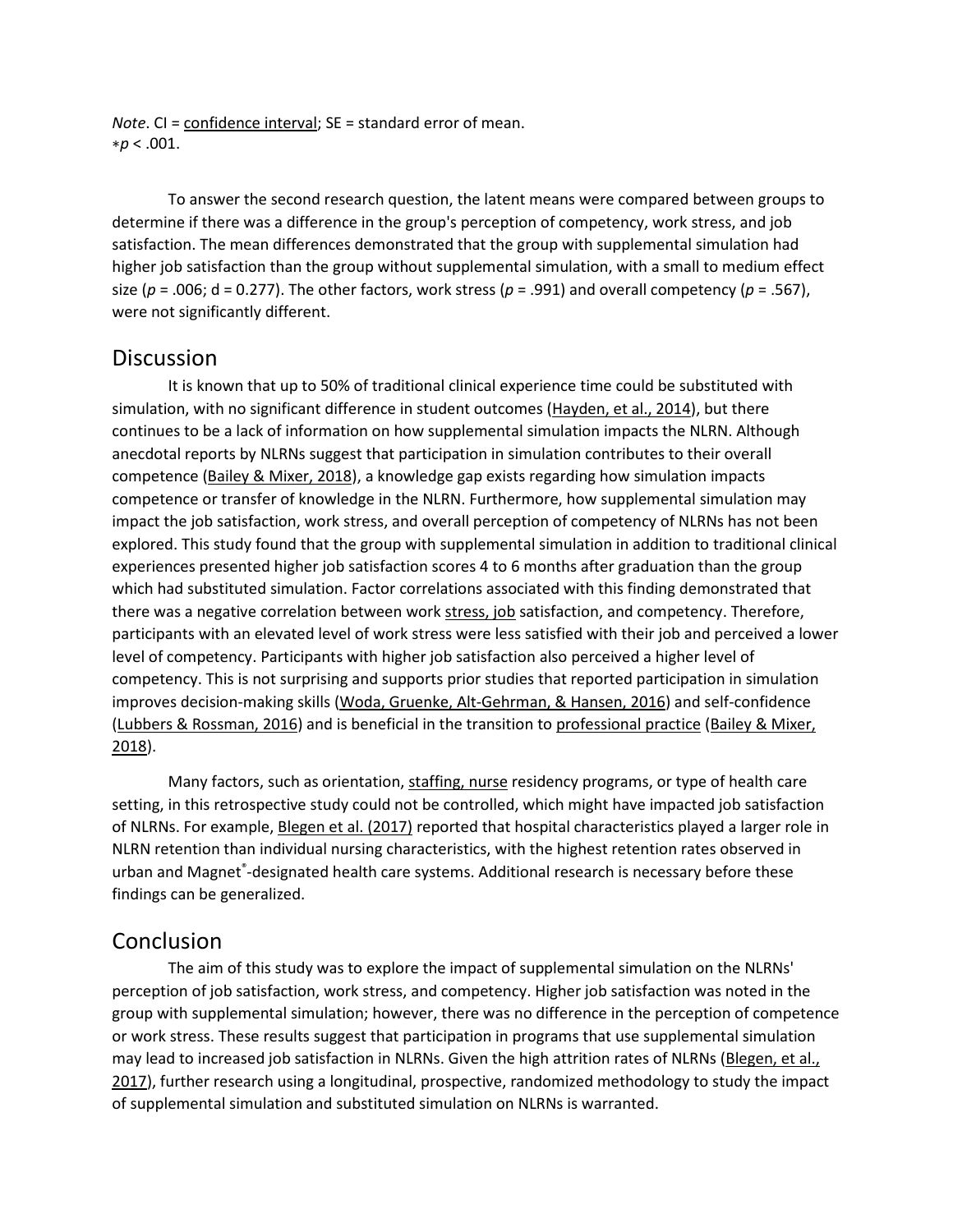## Acknowledgments

The authors would like to thank the Marquette University, United States Regular Research Grant for funding this project.

## References

- [Bailey and Mixer, 2018](https://www.sciencedirect.com/science/article/pii/S1876139918300987?via%3Dihub#bbib1) C. Bailey, S. Mixer. **Clinical simulation experiences of newly licensed registered nurses.** *Clinical Simulation in Nursing*, 15 (2018), pp. 65-72, [10.1016/j.ecns.2017.11.006](https://doi.org/10.1016/j.ecns.2017.11.006)
- [Berkow et](https://www.sciencedirect.com/science/article/pii/S1876139918300987?via%3Dihub#bbib2) al., 2008 S. Berkow, K. Virkstis, J. Stewart, L. Conway. **Assessing new graduate nurse performance.** *Journal of Nursing Administration*, 38 (11) (2008), pp. 468- 474, [10.1097/01.NNA.0000339477.50219.06](https://doi.org/10.1097/01.NNA.0000339477.50219.06)
- Bias et [al., 2016](https://www.sciencedirect.com/science/article/pii/S1876139918300987?via%3Dihub#bbib3) C. Bias, L. Agostinho, R. Coutinho, G. Barbosa. **Simulation in emergency nursing education: An integrative review.** *Journal of Nursing Education and Practice*, 6 (2016), pp. 12- 14, [10.5430/jnep.v6n12p12](https://doi.org/10.5430/jnep.v6n12p12)
- Bland et [al., 2011](https://www.sciencedirect.com/science/article/pii/S1876139918300987?via%3Dihub#bbib4) A. Bland, A. Topping, B. Wood. **A concept analysis of simulation as a learning strategy in the education of undergraduate nursing students.** *Nursing Education Today*, 31 (2011), pp. 664-670, [10.1016/j.nedt.2010.10.013](https://doi.org/10.1016/j.nedt.2010.10.013)
- [Blegen et](https://www.sciencedirect.com/science/article/pii/S1876139918300987?via%3Dihub#bbib5) al., 2017 M. Blegen, N. Spector, M. Lynn, J. Barnsteiner, B. Ulrich. **Newly licensed RN retention: Hospital and nurse characteristics.** *The Journal of Nursing Administration*, 47 (10) (2017), pp. 508-514
- [Brayfield and Rothe, 1951](https://www.sciencedirect.com/science/article/pii/S1876139918300987?via%3Dihub#bbib6) A. Brayfield, H. Rothe. **An index of job satisfaction.** *Journal of Applied Psychology*, 35 (5) (1951), pp. 307-311, [10.1037/h0055617](https://doi.org/10.1037/h0055617)
- [Cordeau, 2012](https://www.sciencedirect.com/science/article/pii/S1876139918300987?via%3Dihub#bbib7) M.A. Cordeau. **Linking the transition: A substantive theory of high-stakes clinical simulation.** *Advances in Nursing Science*, 35 (3) (2012), pp. E90- E102, [10.1097/ANS.0b013e318262614f](https://doi.org/10.1097/ANS.0b013e318262614f)
- [Dreifuerst, 2012](https://www.sciencedirect.com/science/article/pii/S1876139918300987?via%3Dihub#bbib8) K. Dreifuerst. **Using debriefing for meaningful learning to foster development of clinical reasoning in simulation.** *The Journal of Nursing Education*, 51 (6) (2012), p. 326, [10.3928/01484834-20120409-02](https://doi.org/10.3928/01484834-20120409-02)
- [Friday et](https://www.sciencedirect.com/science/article/pii/S1876139918300987?via%3Dihub#bbib9) al., 2015 L. Friday, J.S. Zoller, A.D. Hollerbach, K. Jones, G. Knofczynski. **The effects of a prelicensure extern program and nurse residency program on new graduate outcomes and retention.** *Journal for Nurses in Professional Development*, 31 (3) (2015), pp. 151- 157, [10.1097/NND.0000000000000158](https://doi.org/10.1097/NND.0000000000000158)
- [Hayden et](https://www.sciencedirect.com/science/article/pii/S1876139918300987?via%3Dihub#bbib10) al., 2014 J.K. Hayden, R.A. Smiley, M. Alexander, S. Kardong-Edgren, P.R. Jeffries. **The NCSBN national simulation study: A longitudinal, randomized, controlled study replacing clinical hours with simulation in prelicensure nursing education.** *Journal of Nursing Regulation*, 5 (2) (2014), pp. S1-S64, [10.1016/S2155-8256\(15\)30062-4.](https://doi.org/10.1016/S2155-8256(15)30062-4)
- [Hoddinott and Bass, 1986](https://www.sciencedirect.com/science/article/pii/S1876139918300987?via%3Dihub#bbib11) S. Hoddinott, M. Bass. **The Dillman total design survey method: A sure-fire way to get high survey return rates.** *Canadian Family Physician*, 32 (1986), pp. 2366-2368
- [Jeffries et](https://www.sciencedirect.com/science/article/pii/S1876139918300987?via%3Dihub#bbib12) al., 2015 P. Jeffries, B. Rodgers, K. Adamson. **NLN Jeffries simulation theory: Brief narrative description.** *Nursing Education Perspectives*, 36 (5) (2015), pp. 292-293, [10.5480/1536-5026-](https://doi.org/10.5480/1536-5026-36.5.292) [36.5.292](https://doi.org/10.5480/1536-5026-36.5.292)
- [Jorgensen et](https://www.sciencedirect.com/science/article/pii/S1876139918300987?via%3Dihub#bbib13) al., 2018 T.D. Jorgensen, S. Pornprasertmanit, A.M. Schoemann, Y.Rosseel. *semTools:*  Useful tools for Structural Equation Modeling. R Package Version 0.5-0. (2018). Retrieved from [https://CRAN.R-project.org/package=semTools](https://cran.r-project.org/package=semTools)